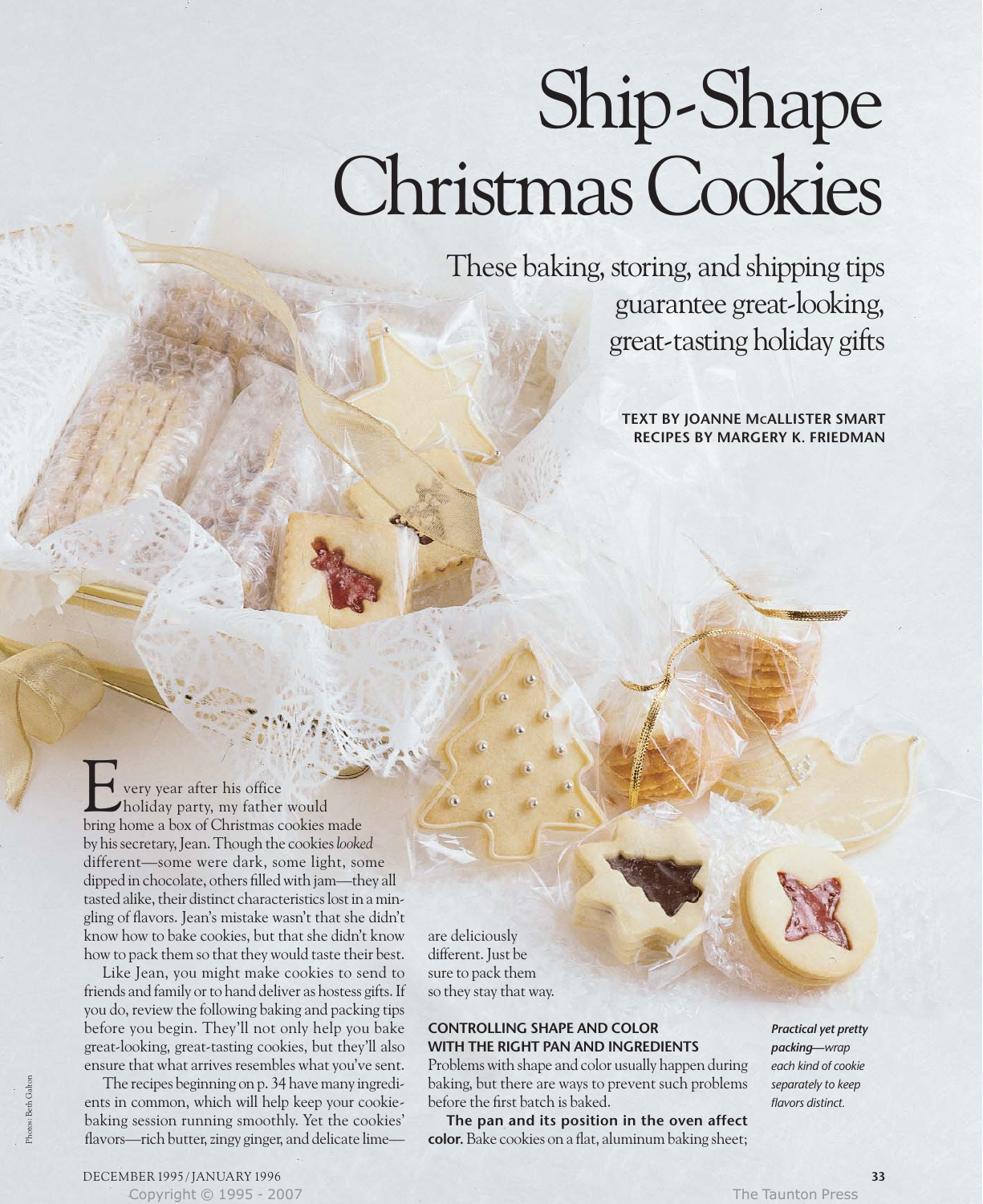high sides deflect heat, making the cookies bake unevenly. For most even coloring, bake one sheet at a time. If that isn't practical, stagger two sheets on two oven racks and switch their positions halfway through baking.

**Don't let the cookies spread and "kiss."**Give your cookies plenty of room on the baking sheet so they can spread without touching. To keep cookies from spreading too much, don't drop the dough onto a hot baking sheet, and don't grease the baking sheet unless a recipe specifically calls for it. If your cookies persist in spreading, try replacing some of the butter with shortening, which doesn't melt as quickly. You can also switch to a high-protein flour, which absorbs more liquid and makes the dough less inclined to spread.

**Protein also affects a cookie's color.** For a darker cookie, add more protein, like an egg or high-protein flour. For a lighter cookie, cut back on the protein.

### **TIPS FOR SHIPPING COOKIES**

There are a few things to keep in mind when you ship cookies to ensure that they arrive in one piece, tasting fresh and looking good.

**Wrap varieties separately to keep flavors from mingling.** Wrap the cookies in

manageable-sized sleeves, and then surround the sleeves in bubble wrap for best cushioning.

**Don't mix soft and crisp cookies** in the same package; the crisp cookies absorb moisture from the soft cookies and become soft themselves.

**Use tins, not boxes, to ship cookies.** Don't overstuff your tin with cookies. Fill empty spaces with plastic wrap or with holiday tissue or wrapping paper. Though it may sound like overkill, put the tin in a box and pad it with crumpled newspaper or wrapping paper. Finally, try to ship by two-day delivery, so the cookies arrive fresh.

> right consistency. Chill the dough for at least an hour before rolling and shaping.

Heat the oven to 350°F. Divide the dough in half. Roll each piece between sheets of waxed paper to about 1/4 inch thick. Lightly dust the dough with flour. If the dough becomes sticky, chill it for about 10 min. Press the dough with cookie cutters. (If mailing, keep the shapes simple.) Reroll the scraps and cut more shapes. Repeat

the process with the second half of the dough.

Bake the cookies until they turn light brown, 10 to 12 min. Remove from the baking sheet immediately and cool on a wire rack. When completely cooled, decorate with royal icing (recipe opposite) or other decorations, if desired.

**For sandwich cookies—**Make the dough as directed but roll it to about 1/8 inch thick. Press cookies with a 2-inch circular cutter. Using a smaller cookie cutter of the same or a different shape, cut holes in half of the 2-inch circles. (Use scraps from the holes to make a few more cookies.) Bake as directed above. When the cookies are cool, spread about 1 tsp. ganache (recipe opposite) or fruit preserves on one side of a whole cookie. Press on a cookie with a cut-out center. Repeat with the rest of the cookies. Yields about 30 sandwich cookies.

**For bar cookies—**Shape dough into a brick about 3 inches wide,  $9\frac{1}{2}$  inches long, and  $1\frac{1}{4}$  inches thick. Chill the dough for at least an hour. Cut the brick into 1⁄4-inch

# **Basic Butter Cookie Dough**

This dough works great for a marathon cookiebaking session because it allows for variations of shape and flavor. *Yields about 6 dozen 2-inch cookies.* 

*8 oz. (16 Tbs.) unsalted butter, softened*

- *41⁄2 oz. (1 cup) confectioners' sugar, sifted after measuring*
- *1 tsp. vanilla extract*
- *1⁄4 tsp. almond extract 101⁄2 oz. (21⁄3 cups) all-purpose flour*
- *1⁄2 tsp. salt*

Cream the butter and sugar together with a mixer or a wooden spoon until well blended. Add the vanilla and almond extracts. Sift the flour with the salt; gradually add the flour to the butter mixture until you have a firm but silky dough that does not stick to your hands. If necessary, add more flour a little at a time until you've reached the